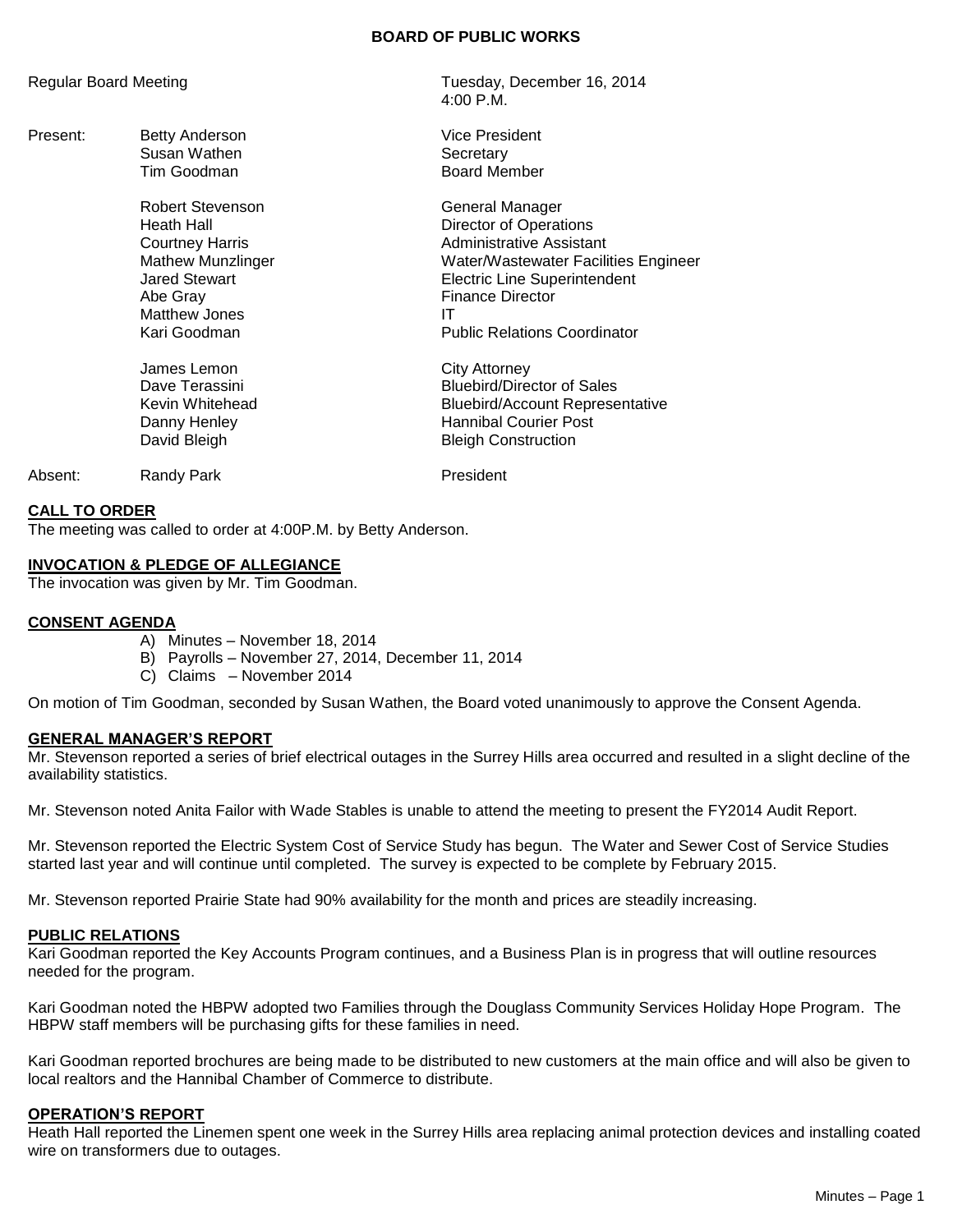Heath Hall reported the Water Department had a significant water leak on Hwy MM that was repaired. The crew will be repairing the water line along Swan Street during the month of December.

Heath Hall reported the Sewer Department had three dry weather SSO's (Sanitary Sewer Overflows) during the month of November.

Heath Hall reported there is a leak on the raw water line near the Water Plant. Previous repairs have been made, but the damaged pipe has not been able to be sealed completely that is causing the leak. There are additional parts that have been ordered, and the line will be shut down within a couple of weeks to make the repair.

## **FINANCIAL REPORT**

Abe Gray presented the Board with the financial results for the month of November. The department is working on streamlining the payroll time entry process, and developing a purchasing policy.

#### **PROJECTS REPORT**

Mathew Munzlinger presented the Board with an updated progress report of ongoing projects and a slideshow of photos. This includes projects from the Water System and Water Treatment Plant, as well as the Sewer System and WasteWater Treatment Plant. Mr. Munzlinger noted the progress of these projects and studies is acceptable and will continue as weather permits.

On motion of Susan Wathen, seconded by Tim Goodman, the Board voted unanimously to approve the Regular Reports.

### **SPECIAL REPORTS**

Abe Gray presented the FY2014 Audit Report that was completed by Wade Stables. Anita Failor was unable to attend the meeting at this time. The Board discussed and reviewed the report, with the recommendation of approval.

On motion of Susan Wathen, seconded by Tim Goodman, the Board voted unanimously to approve the FY2014 Audit Report as presented.

Mr. Dave Terassini, Director of Sales of Bluebird Network presented a proposal and a project scope regarding the Fiber Optic Ring. Mr. Stevenson noted the HBPW has been given the opportunity to partner with General Mills, AT&T, and Bluebird Network to build a partial system of empty underground conduits for housing a future fiber ring. At this time the conduit system is half complete and the HBPW is still looking for more partnering opportunities. This would allow the City to keep up with the industry and technology of the future.

Mr. Stevenson reported he attended the Missouri Public Utility Alliance (MPUA) quarterly year end meeting in Columbia. Mr. Stevenson shared the year end statistics to the Board, and a report provided by Duncan Kincheloe, President and General Manager of MPUA.

## **COMMENTS FROM THE CITY ATTORNEY**

NONE

## **COMMENTS FROM AUDIENCE**

David Bleigh asked the Board why the City of Hannibal is not in charge of the implementation of the Industrial Park. Mr. Stevenson responded that the site has been in the works for a few years, and has now been certified. The HBPW is working in partnership with the City of Hannibal, and the property is partially owned by the HBPW.

Jim Bensman from MECO Engineering said thank you to the HBPW for doing business with their organization, and provided a gift for the staff members from their company.

### **GENERAL DISCUSSION**

**NONE** 

## **CLOSED SESSION**

Susan Wathen made a motion to convene in closed session, in accordance with Section 610.021 (3) of the Missouri Sunshine Law, to discuss Personnel admitting Board Members, Robert Stevenson, Heath Hall, and Abe Gray. Motion seconded by Tim Goodman. ROLL CALL: AYES: Board Members, Betty Anderson, Susan Wathen, and Tim Goodman. NAYS: 0.